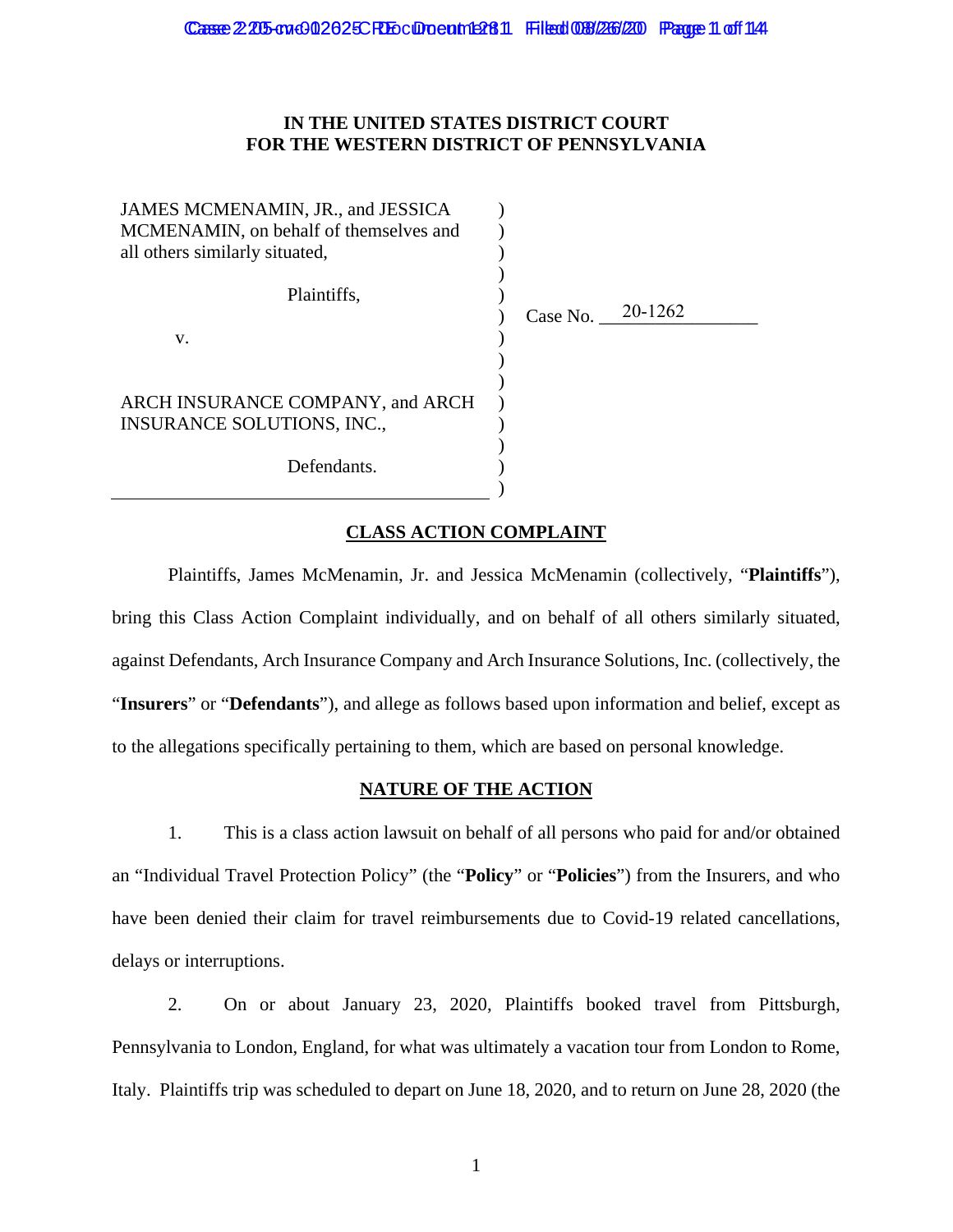### Casse 2:205-cv+002625CRE Document 12811 Filed 08/266/20 Page 2 of 1144

"Trip"). Upon booking their travel, Plaintiffs purchased, paid for, and were issued an Individual Travel Protection Policy from the Insurers, pursuant to which the Insurers agreed to, among other things, reimburse Plaintiffs for unused non-refundable prepaid payments or deposits associated with the cancellation, delay, or interruption of the Trip.

3. Due to the Covid-19 pandemic, and governmental orders issued in connection therewith, Plaintiffs' Trip was cancelled.

4. As a result of that cancellation, Plaintiffs incurred certain costs, including the unused non-refundable prepaid payments or deposits for the Trip, for which they each submitted a claim under the Policy.

5. In defiance of the plain terms and conditions of the Policy, the Insurers have failed and refused to honor their contractual obligations to reimburse Plaintiffs for the unused nonrefundable prepaid payments or deposits incurred due to the cancellation of Plaintiffs' Trip.

6. Upon information and belief, the Insurers have – on a uniform basis – failed and refused to reimburse their insureds under the Policies for unused non-refundable prepaid payments or deposits incurred as a result of the cancellation, delay, and/or interruption of trips due to Covid-19 and/or associated governmental orders.

7. The Plaintiffs and members of the Class are entitled to reimbursements as contracted for under the Policies.

#### **PARTIES**

8. Plaintiffs, James McMenamin, Jr. and Jessica McMenamin, are individuals and citizens of the Commonwealth of Pennsylvania, residing in Butler County, Pennsylvania.

9. Defendant Arch Insurance Company ("Arch Insurance") is a Missouri corporation with its principal place of business at Harborside Three, 210 Hudson Street, Suite 300, Jersey City,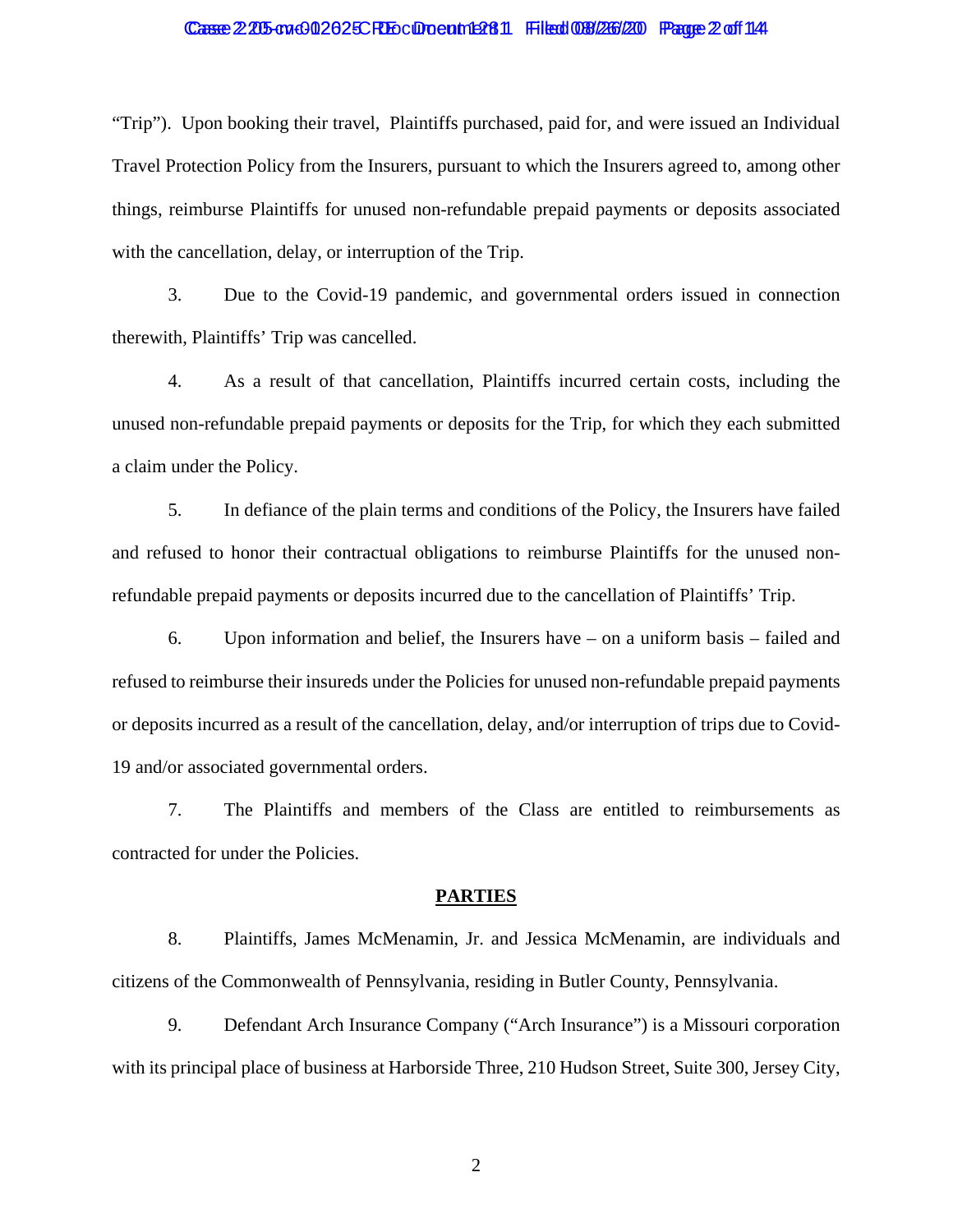### Casse 2:205-cv+002625CRE Document 12811 Filed 08/266/20 Page 3 of 1144

New Jersey, 07311. Arch Insurance is an admitted insurer in all fifty states of the United States, the District of Columbia, Puerto Rico, the U.S. Virgin Islands, and Guam.

10. Arch Insurance Solutions, Inc. ("Arch Solutions") is a Delaware corporation with its principal place of business at Executive Plaza IV, 11350 McCormick Road, Suite 102, Hunt Valley, Maryland 21031. Arch Solutions provides third-party administrative services to Arch Insurance, including the handling and disposition of claims submitted under the Policies. On information and belief, Arch Solutions administered, and denied, Plaintiffs' claims.

### **JURISDICTION AND VENUE**

11. This Court has jurisdiction over this action pursuant to 28 U.S.C.  $\S$  1332(d)(2)(A), as modified by the Class Action Fairness Act of 2005, because Plaintiffs and at least one member of the Class, as defined below, are citizens of a different state than Defendants, there are more than 100 members of the Class, and the aggregate amount in controversy exceeds \$5,000,000 exclusive of interests and costs.

12. This Court has personal jurisdiction over Defendants because at all relevant times they have engaged in substantial business activities, including the sale of Policies, in Pennsylvania. Defendants have, at all relevant times, transacted, solicited, and conducted business in Pennsylvania through their employees, agents, and/or sales representatives, and derived substantial revenue from such business in Pennsylvania.

13. Pursuant to 28 U.S.C. § 1391(a)(2), venue is proper in this District because Plaintiffs' Policies were purchased in this District, and a substantial part of the events or omissions giving rise to the claims alleged herein occurred in this Judicial District.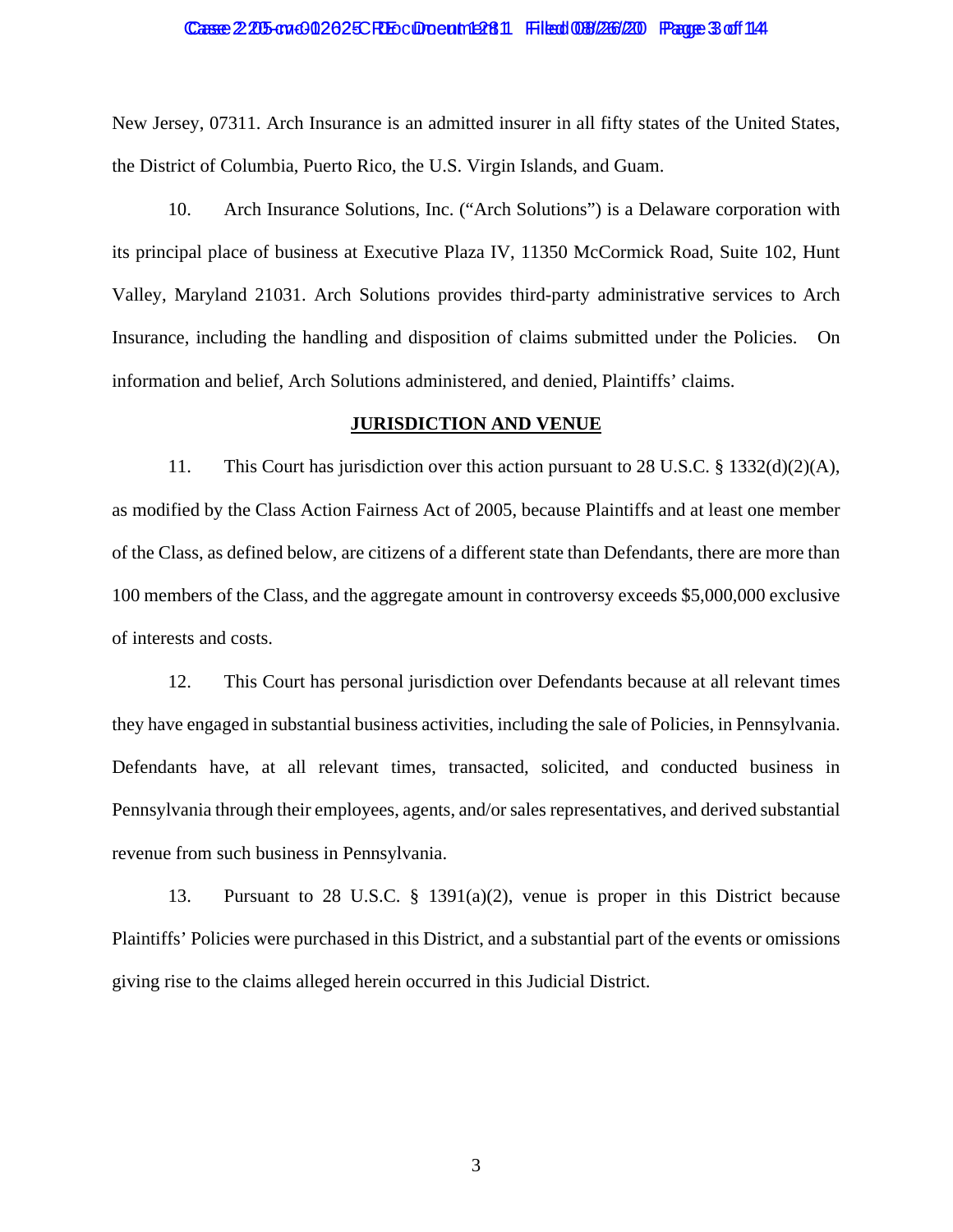### **FACTUAL BACKGROUND**

## *The Trip*

14. On or about January 23, 2020, Plaintiffs made travel accommodations with AffordableTours.com ("Affordable Tours"), including the purchase of airline tickets for travel from Pittsburgh, Pennsylvania to London, England, for a touring vacation from London to Rome, Italy, which was scheduled to depart on June 18, 2020, and return on June 28, 2020. The tickets for the Trip were prepaid at a cost of \$1,283.42 per person, or \$2,566.84 total.

15. In response to safety concerns and governmental orders regarding the Covid-19 pandemic, on or about April 4, 2020, Affordable Tours cancelled Plaintiffs' Trip.

16. On or about May 12, 2020, Plaintiff James McMenamin, Jr. submitted a claim to Defendants to be reimbursed for his Trip, including unused non-refundable prepaid payments or deposits under the Policy. Plaintiff James McMenamin, Jr. was assigned Claim Number TVLC76038620, and Member ID Number TVL2712651220 ("**James' Claim**").

17. On or about May 12, 2020, Plaintiff Jessica McMenamin submitted a claim to Defendants to be reimbursed for her Trip, including unused non-refundable prepaid payments or deposits under the Policy. Plaintiff Jessica McMenamin was assigned Claim Number TVLC77011420, and Member ID Number TVL2712651420 ("**Jessica's Claim")**.

18. On or about June 23, 2020, Defendants denied James' Claim, stating "[w]e have determined that we are unable to approve your claim or to provide any benefits under your claim."

19. On or about June 23, 2020, Defendants denied Jessica's Claim, stating "[w]e have determined that we are unable to approve your claim or to provide any benefits under your claim."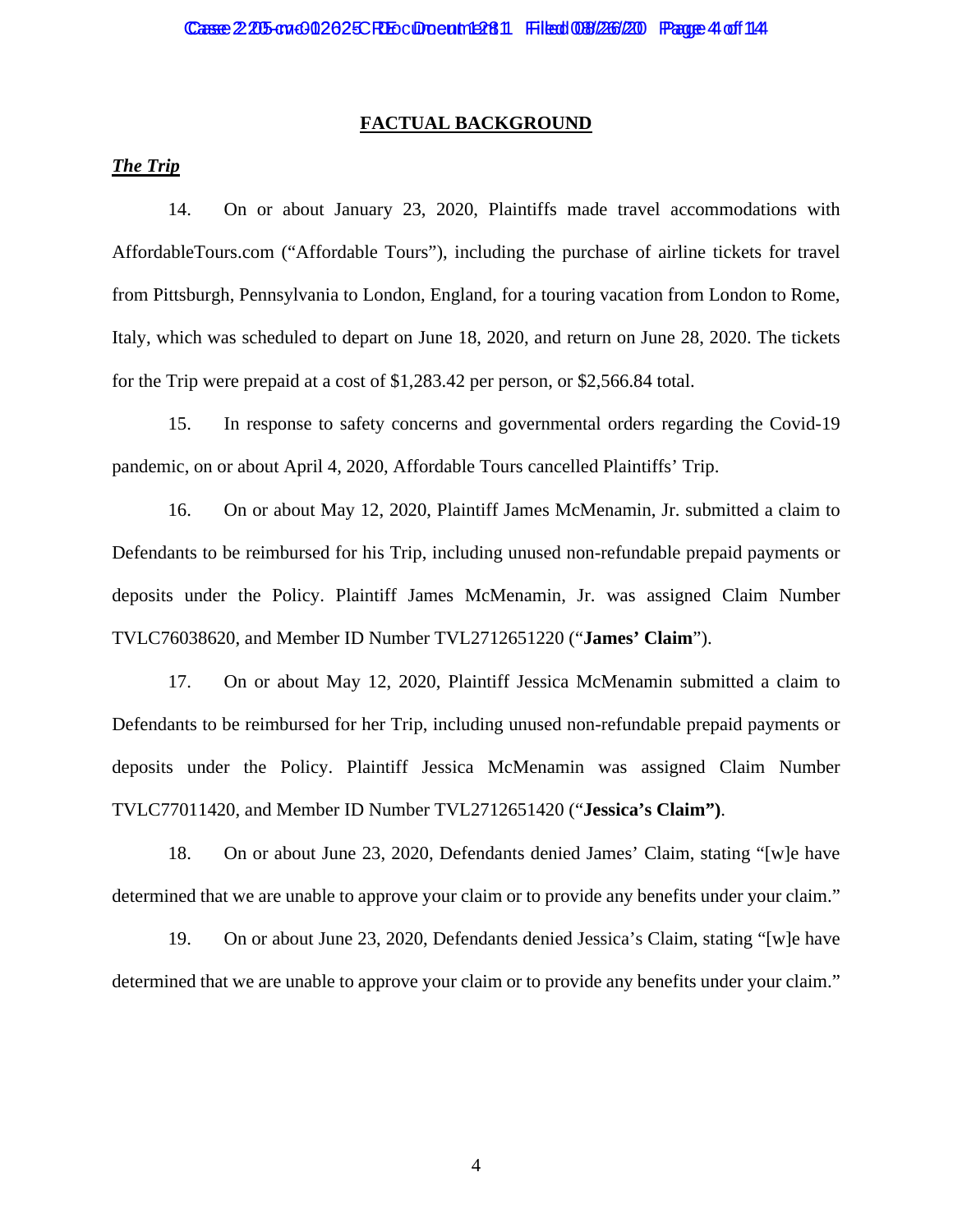## *The Travel Insurance Policy*

20. On or about January 23, 2020, Plaintiffs applied for and purchased an "Individual Travel Protection Policy" administered by Arch Insurance Solutions, Inc., and underwritten by Arch Insurance Company, to insure their Trip.

21. Section I, Part A of the Policy sets forth coverage for Trip Cancellation and provides, in relevant part, as follows:

We will reimburse You, up to the Maximum Benefit Amount shown in the Schedule of Benefits, for the amount of the unused non-refundable prepaid Payments or Deposits for the Travel Arrangements You purchased for Your Trip, when You cancel Your Trip prior to departure for a covered Unforeseen reason.

22. The Policy provides a list of Unforeseen reasons, one of which is "for Other Covered Events, as defined . . . ."

23. The Policy defines the phrase "Other Covered Events" to include a circumstance where "[the policyholder] or [the policyholder's] Traveling Companion [is] ... quarantined ...." The Policy does not define the term "quarantine."

24. The Policy's definition of the phrase "Other Covered Events" also includes "a cancellation of Your Trip if Your arrival on the Trip is delayed and causes You to lose 50% or more of the scheduled Trip duration due to the reasons covered under the Trip Delay Benefit . . . ."

25. The Policy also contains a Cancellation For Any Reason Benefit that provides

coverage for any reason not otherwise covered under the Policy.

26. The Cancellation For Any Reason Benefit in the Policy is described as follows:

We will reimburse You, up to the Maximum Benefit Amount shown in the Schedule of Benefits, for 75% of the unused non-refundable prepaid Payments or Deposits for the Travel Arrangements You purchased for Your Trip, when You cancel Your Trip prior to departure for any reason not otherwise covered by this policy . . . .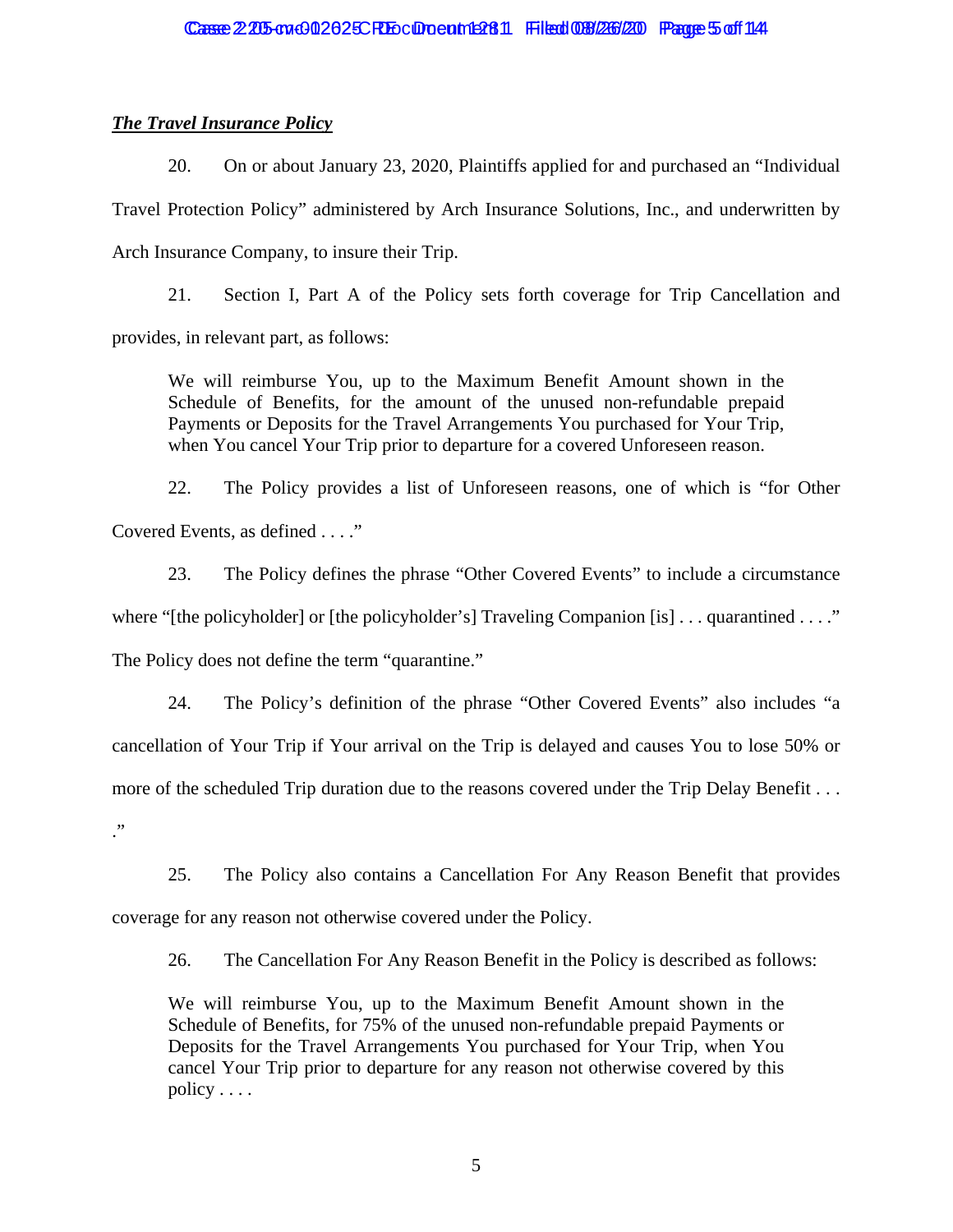27. The Policy further contains a Trip Delay Benefit, which is described as follows:

If You are delayed for 6 hours or more while en route to, during or returning from Your Trip due to a covered Travel Hazard, We will reimburse You up to a Maximum Benefit Amount shown in the Schedule of Benefits, for the expenses You incur for additional hotel nights, meals and local transportation while You are delayed.

28. The Policy defines "Travel Hazard" as a "delay caused by or resulting from . . . any

delay of Your Common Carrier . . . [or] quarantine . . . ."

29. The Maximum Benefit Amount under the Policy on the Schedule of Benefits is as

follows:

### **SCHEDULE OF BENEFITS**

| <b>Benefits</b>                               | <b>Maximum Benefit Amount</b> |
|-----------------------------------------------|-------------------------------|
| <b>Part A - Travel Arrangement Protection</b> |                               |
|                                               |                               |
|                                               |                               |
|                                               |                               |
|                                               |                               |
|                                               |                               |
|                                               |                               |

30. Upon information and belief, the Policies issued by Defendants are uniform in their terms and coverage.

31. Members of the Class also purchased Policies from Defendants for the same type of travel insurance coverage as Plaintiffs.

## *Covid-19 and Related Governmental Orders*

32. The Covid-19 virus is a highly contagious airborne virus that has rapidly spread and continues to spread across the United States. The virus has been declared a pandemic by the World Health Organization.

33. The Covid-19 pandemic is a public health crisis that has profoundly affected all aspects of society, prompting various federal agencies and governmental authorities to issue orders and guidance designed to slow the pace at which the virus is transmitted.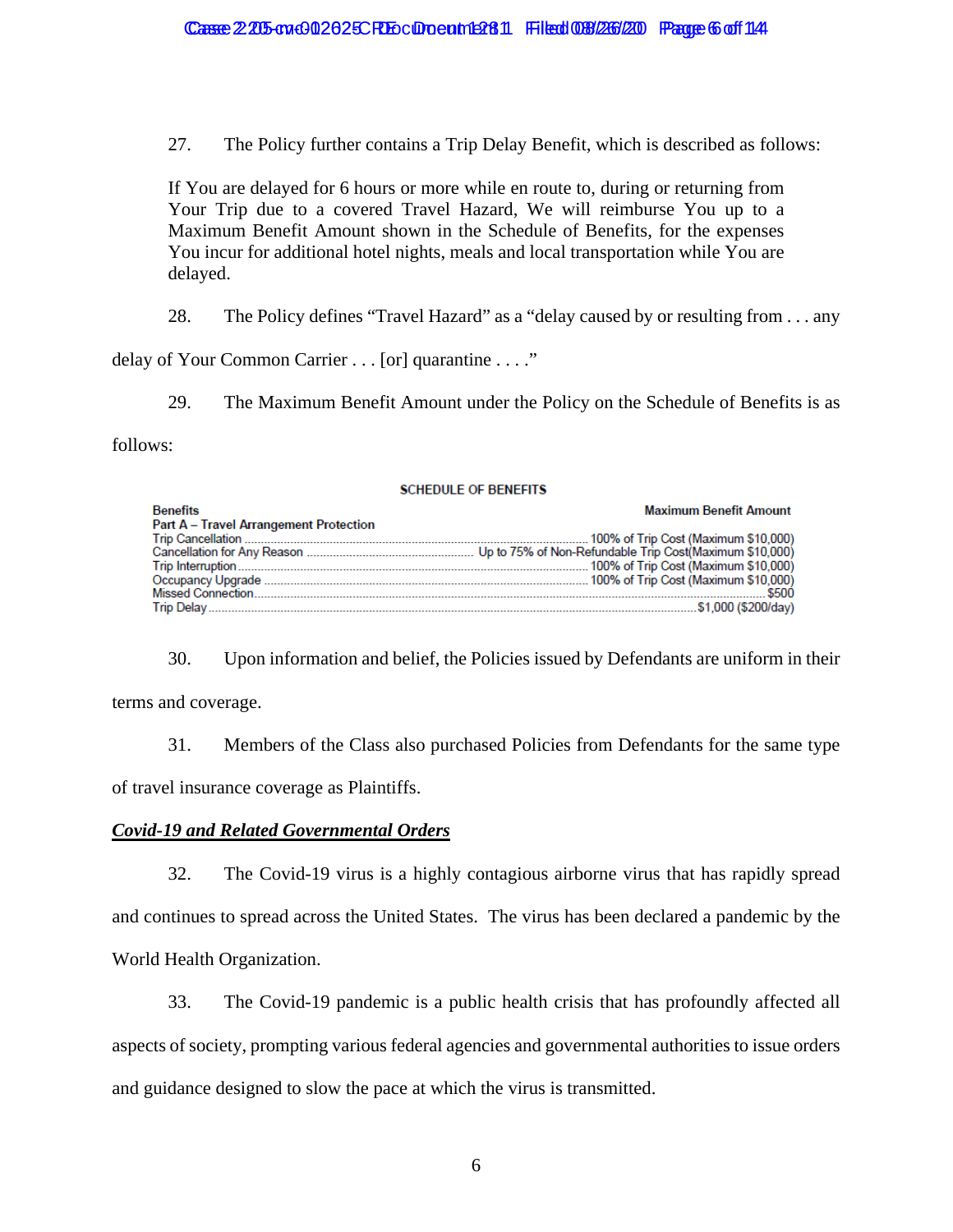### Casse 2:205-cv-0012625CRE Document 13811 Filed 08/266/20 Page 7 of 1141

34. In the midst of the emerging crisis, The Honorable Tom Wolf, Governor of the Commonwealth of Pennsylvania, issued a series of Orders relating to the Covid-19 pandemic.

35. On March 6, 2020, Governor Wolf issued a Proclamation of Disaster Emergency (the "**Proclamation**"), stating that "pursuant to the provisions of Subsection 7301(c) of the Emergency Management Services Code, 35 Pa. C.S. § 7101, et seq., I do hereby proclaim the existence of a disaster emergency throughout the Commonwealth."[1](#page-6-0)

36. On March 23, 2020, Governor Wolf issued a Stay at Home Order for citizens of certain counties within the Commonwealth of Pennsylvania ("**March 23 Order**"). The March 23 Order mandated that all residents of the counties named therein must remain at home "except as needed to access, support, or provide life-sustaining business, emergency, or government services."<sup>[2](#page-6-1)</sup>

37. On March 27, 2020, Governor Wolf extended the March 23 Order to include several other counties, including Butler County, Pennsylvania ("**March 27 Order**"). [3](#page-6-2)

38. On April 1, 2020, Governor Wolf extended the March 23 Order to include all counties within the Commonwealth of Pennsylvania ("**April 1 Order**", or, collectively with the March 23 Order and March 27 Order, the "**Orders**").[4](#page-6-3)

<span id="page-6-0"></span><sup>1</sup> Governor Wolf, "Proclamation of Disaster Emergency," (Mar. 6, 2020), https://www.governor.pa.gov/wp-content/uploads/2020/03/20200306-COVID19-Digital-Proclamation.pdf.

<span id="page-6-1"></span> $2$  Governor Wolf, "Order of the Governor of the Commonwealth of Pennsylvania For Individuals to Stay Home," (Mar. 23, 2020), [https://www.governor.pa.gov/wp-](https://www.governor.pa.gov/wp-content/uploads/2020/03/03.23.20-TWW-COVID-19-Stay-at-Home-Order.pdf)

<span id="page-6-2"></span>[content/uploads/2020/03/03.23.20-TWW-COVID-19-Stay-at-Home-Order.pdf.](https://www.governor.pa.gov/wp-content/uploads/2020/03/03.23.20-TWW-COVID-19-Stay-at-Home-Order.pdf) <sup>3</sup> Governor Wolf, "Amendment to the Order of the Governor of the Commonwealth of

Pennsylvania For Individuals to Stay Home," (Mar. 27, 2020), [https://www.governor.pa.gov/newsroom/governor-wolf-and-health-secretary-expand-stay-at](https://www.governor.pa.gov/newsroom/governor-wolf-and-health-secretary-expand-stay-at-home-order-to-nine-more-counties-to-mitigate-spread-of-covid-19-counties-now-total-19/)[home-order-to-nine-more-counties-to-mitigate-spread-of-covid-19-counties-now-total-19/.](https://www.governor.pa.gov/newsroom/governor-wolf-and-health-secretary-expand-stay-at-home-order-to-nine-more-counties-to-mitigate-spread-of-covid-19-counties-now-total-19/)

<span id="page-6-3"></span><sup>4</sup> Governor Wolf, "Order of the Governor of the Commonwealth of Pennsylvania For Individuals to Stay Home," (April 1, 2020), [https://www.governor.pa.gov/wp](https://www.governor.pa.gov/wp-content/uploads/2020/04/20200401-GOV-Statewide-Stay-at-Home-Order.pdf)[content/uploads/2020/04/20200401-GOV-Statewide-Stay-at-Home-Order.pdf.](https://www.governor.pa.gov/wp-content/uploads/2020/04/20200401-GOV-Statewide-Stay-at-Home-Order.pdf)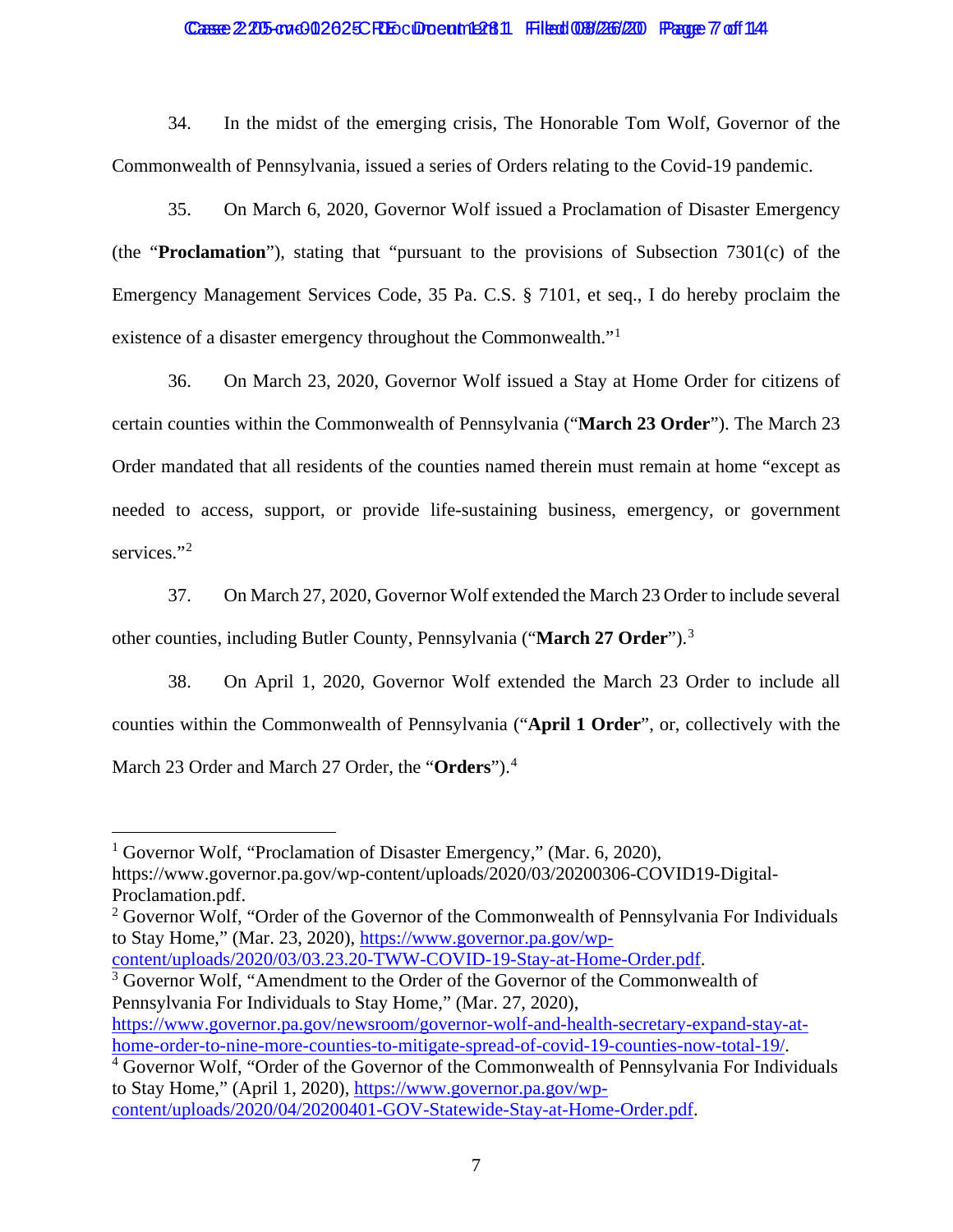39. Following issuance of the April 1 Order, the Governor issued "Stay At Home Order

Guidance," which provides, in pertinent part:

**Individuals may leave their residence ONLY to perform any of the following allowable individual activities and allowable essential travel:** 

# **ALLOWABLE INDIVIDUAL ACTIVITIES**

- Tasks essential to maintain health and safety, or the health and safety of their family or household members (including, but not limited to, pets), such as obtaining medicine or medical supplies, visiting a health care professional, or obtaining supplies they need to work from home.
- Getting necessary services or supplies for themselves or their family or household members, or to deliver those services or supplies to others, such as getting food and household consumer products, pet food, and supplies necessary to maintain the safety, sanitation, and essential operation of residences. This includes volunteer efforts to distribute meals and other life-sustaining services to those in need.
- Engaging in outdoor activity, such as walking, hiking or running if they maintain social distancing.
- To perform work providing essential products and services at a lifesustaining business (see below for details about life-sustaining business activities).
- To care for a family member or pet in another household.

## **ALLOWABLE ESSENTIAL TRAVEL**

- Any travel related to the provision of or access to the above-mentioned individual activities or life-sustaining business activities (see below for details about life-sustaining business activities).
- Travel to care for elderly, minors, dependents, persons with disabilities, or other vulnerable persons.
- Travel to or from educational institutions for purposes of receiving materials for distance learning, for receiving meals, and any other related services.
- Travel to return to a place of residence from an outside jurisdiction.
- Travel required by law enforcement or court order.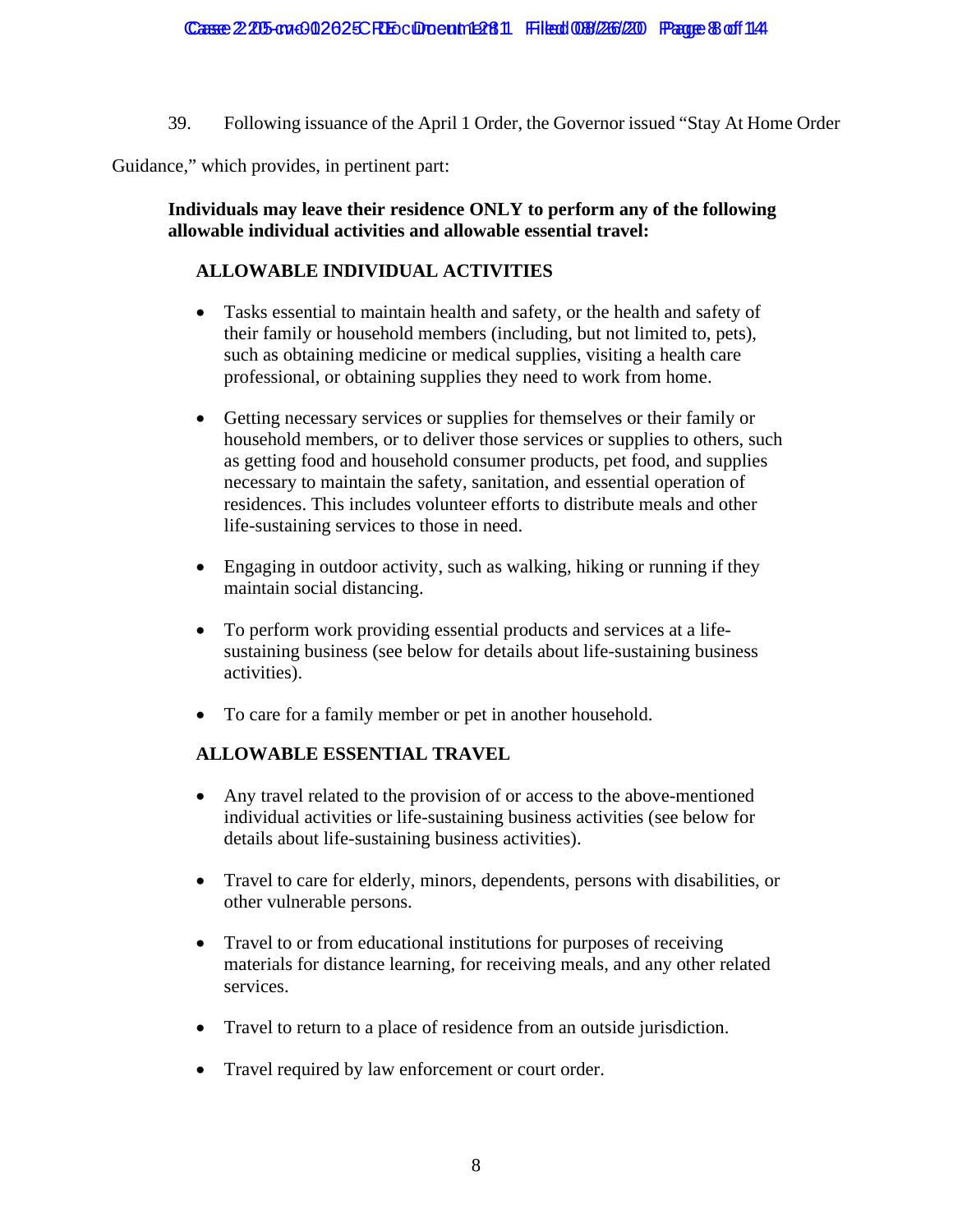• Travel required for non-residents to return to their place of residence outside the commonwealth.

\*\*\*

(the "**Guidance**").[5](#page-8-0)

40. The Proclamation, Orders, and Guidance subject Pennsylvania citizens to a "quarantine" within the meaning of the Policy and of the everyday use of the word.

41. Other states have issued similar restrictive orders related to the Covid-19 pandemic.

# *Plaintiffs' Claims for Benefits Under the Policy Were Denied*

42. Plaintiffs' planned for and paid for their Trip and Policy prior to the aforementioned Proclamation, Orders, and Guidance being issued.

- 43. Plaintiffs' Trip was cancelled while the aforementioned Proclamation, Orders, and Guidance were in effect, as a direct result of the Covid-19 pandemic.
- 44. As a result of such cancellation, Plaintiffs incurred losses in the form of unused non-refundable prepaid payments or deposits.
- 45. In accordance with the terms and conditions of the Policy, Plaintiffs each submitted a claim to Insurers seeking reimbursement for unused non-refundable prepaid payments or deposits.

46. The Insurers denied Plaintiffs' claims, in breach of the Policy.

# **CLASS ALLEGATIONS**

47. Plaintiffs bring this case individually and, pursuant to Rule 23 of the Federal Rules

of Civil Procedure, on behalf of the class defined as:

All persons who paid for and/or obtained an Individual Travel Protection Policy from the Insurers, and whose claims for reimbursement were denied by or on behalf of Insurers after their trips were cancelled due to the Covid-19 pandemic, or Covid-

<span id="page-8-0"></span><sup>5</sup> [https://www.scribd.com/document/452929448/04-04-20-Stay-at-Home-Order-Guidance.](https://www.scribd.com/document/452929448/04-04-20-Stay-at-Home-Order-Guidance)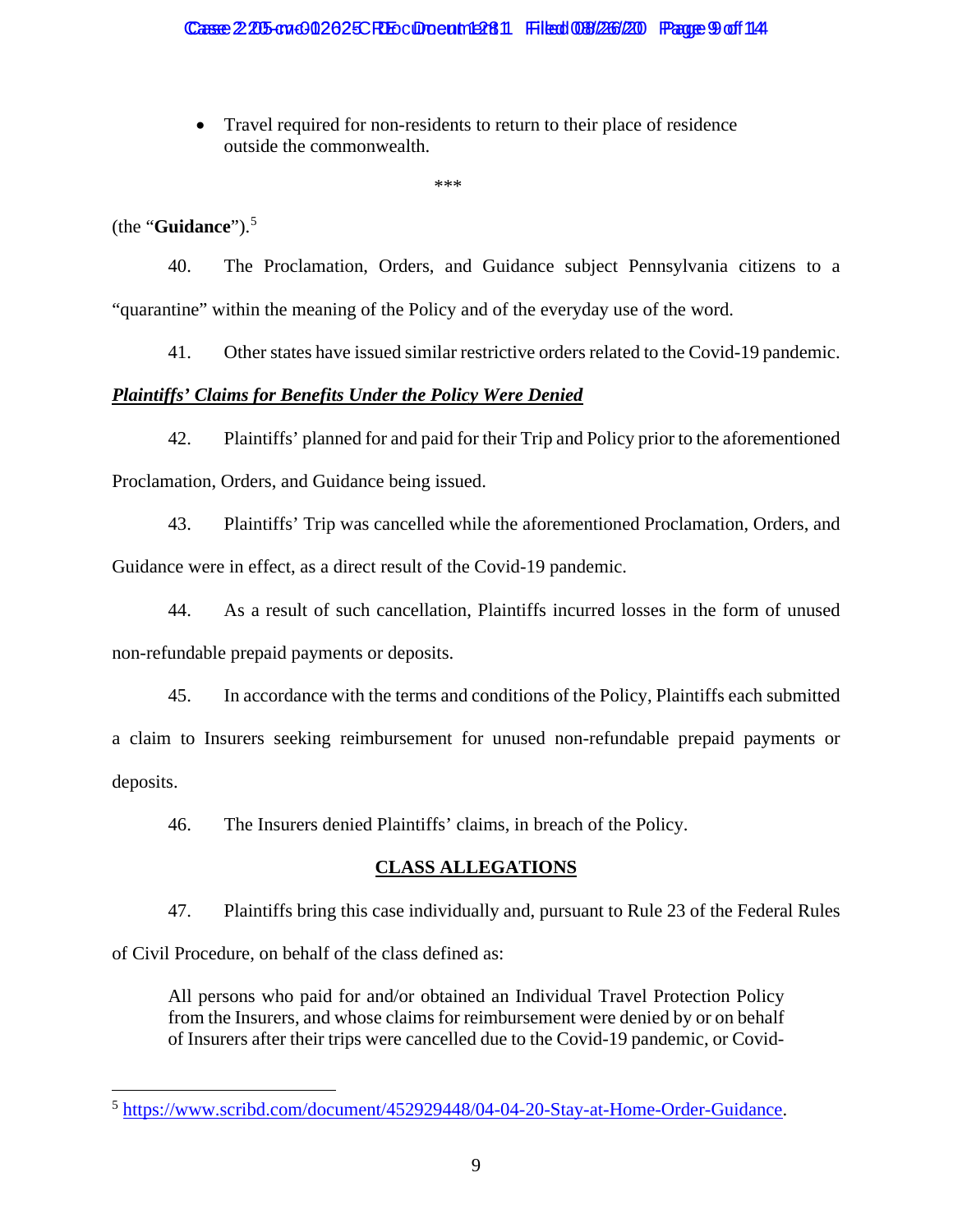### Casse 2:205-cv-0012625CRE Document 1281 Filed 08/26/20 Page 10 of 14

19-related government stay at home orders, proclamations, and/or guidance (the "Class").

48. Excluded from the Class are Defendants, their subsidiaries and affiliates, their officers, directors and members of their immediate families and any entity in which Defendants have a controlling interest, the legal representative, heirs, successors or assigns of any such excluded party, the judicial officer(s) to whom this action is assigned, and the members of their immediate families.

49. Plaintiffs reserve the right to modify or amend the definition of the proposed Class if necessary before this Court determines whether certification is appropriate.

50. The requirements of Rule  $23(a)(1)$  have been met. The Class described above is so numerous that joinder of all individual members in one action would be impracticable. The disposition of the individual claims of the respective Class members through this class action will benefit both the parties and this Court. The exact size of the Class and the identities of the individual members thereof are ascertainable through Insurers' records, including but not limited to, the sales and transaction records that Insurers have access to and/or own.

51. The requirements of Rule  $23(a)(2)$  have been met. There is a well-defined community of interest and there are common questions of fact and law affecting members of the Class. The questions of fact and law common to the Class predominate over questions which may affect individual members and include the following:

a. Whether such governmental orders, proclamations, and guidance constitute  $-$  either individually or collectively  $-$  a "quarantine" within the meaning of Insurers' policies;

b. Whether Insurers' denials of the claims submitted by Plaintiffs and the members of the Class were premeditated and the product of a coordinated effort to (i)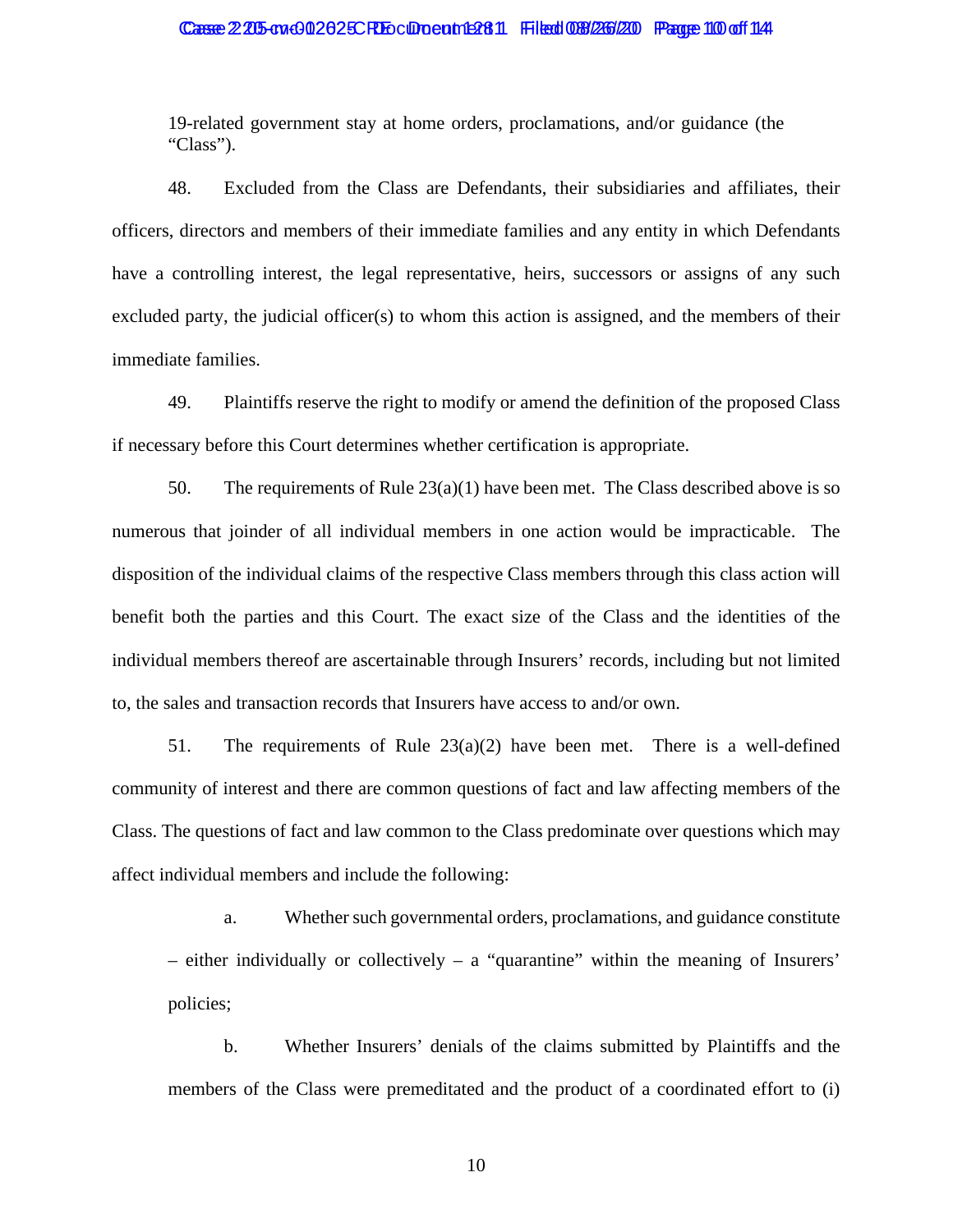### Casse 2:205-cv-0012625CRE Document 1381 Filed 08/26/20 Page 111 of 114

dissuade Plaintiffs and the other members of the Class from submitting and/or pursuing claims under their Policies and/or (ii) to limit the Insurers' losses arising from such claims; and

c. Whether Plaintiffs and members of the Class are entitled to damages, punitive damages, costs and/or attorneys' fees for Insurers' acts and conduct.

52. The requirements of Rule 23(a)(3) have been met. Plaintiffs' claims are typical of the claims of the members of the Class. The claims of the Plaintiffs and members of the Class are based on the same legal theories and arise from the same unlawful and willful conduct.

53. Plaintiffs and members of the Class were each customers of Insurers, each having applied for and purchased a travel insurance policy that is substantially identical in all material respects from the Insurers. Each likewise submitted a claim under their Policies, and each such claim was denied on the basis that the claims were not covered under the Policies.

54. The requirements of Rule  $23(a)(4)$  have been met. Plaintiffs are adequate representatives of the class because their interests do not conflict with the interests of the members of the Class. Plaintiffs will fairly, adequately, and vigorously represent and protect the interests of the members of the Class and have no interests antagonistic to the members of the Class. In addition, Plaintiffs have retained counsel who are competent and experienced in the prosecution of class action litigation. The claims of Plaintiffs and the Class members are substantially identical as explained above. While the aggregate damages that may be awarded to the members of the Class are likely to be substantial, the damages suffered by the individual members of the Class are relatively small. As a result, the expense and burden of individual litigation make it economically infeasible and procedurally impracticable for each member of the Class to individually seek redress for the wrongs done to them. Certifying the case as a class action will centralize these substantially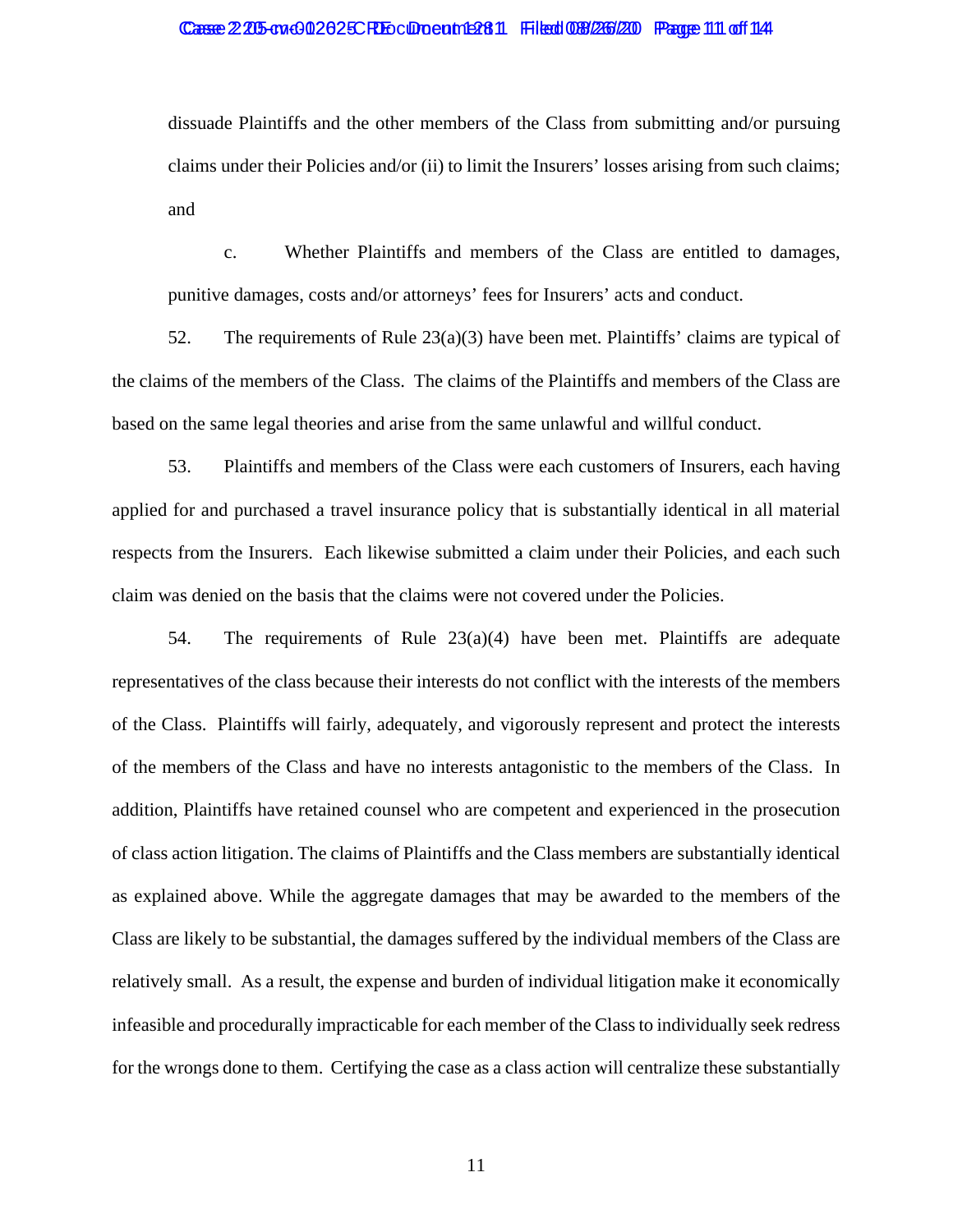identical claims in a single proceeding, which is the most manageable litigation method available to Plaintiffs and the Class and will conserve the resources of the parties and the court system, while protecting the rights of each member of the Class. Insurers' uniform conduct is generally applicable to the Class as a whole, making relief appropriate with respect to each Class member.

## **FIRST CLAIM FOR RELIEF**

## **DECLARATORY RELIEF (On Behalf of Plaintiffs and Members of the Class)**

55. Plaintiffs incorporate by reference all preceding paragraphs, as though the same were set forth in their entirety.

56. This is an action for declaratory judgment pursuant to 28 U.S.C. § 2201, in which Plaintiffs and members of the Class seek a judicial determination of an actual controversy regarding coverage for their unused non-refundable prepaid payments or deposits caused by a cancellation, delay, or interruption of their trips due to Covid-19.

57. The term "quarantine" is used throughout the Policy, but it is not defined therein. As such, the term "quarantine" must be given its ordinary and plain meaning as informed by, *inter alia*, its dictionary definition and the intent of the parties, as well as the custom in the industry or usage in the trade.

58. Based on the relevant Policy language and the facts, Plaintiffs' and Class members' losses of unused non-refundable prepaid payments or deposits arise from a "quarantine" within the meaning of the Policies, and – as such – triggers the Trip Delay benefits and Trip Cancellation benefits under the Policies.

59. Declaratory relief from this Court will resolve the aforementioned controversy and dispute.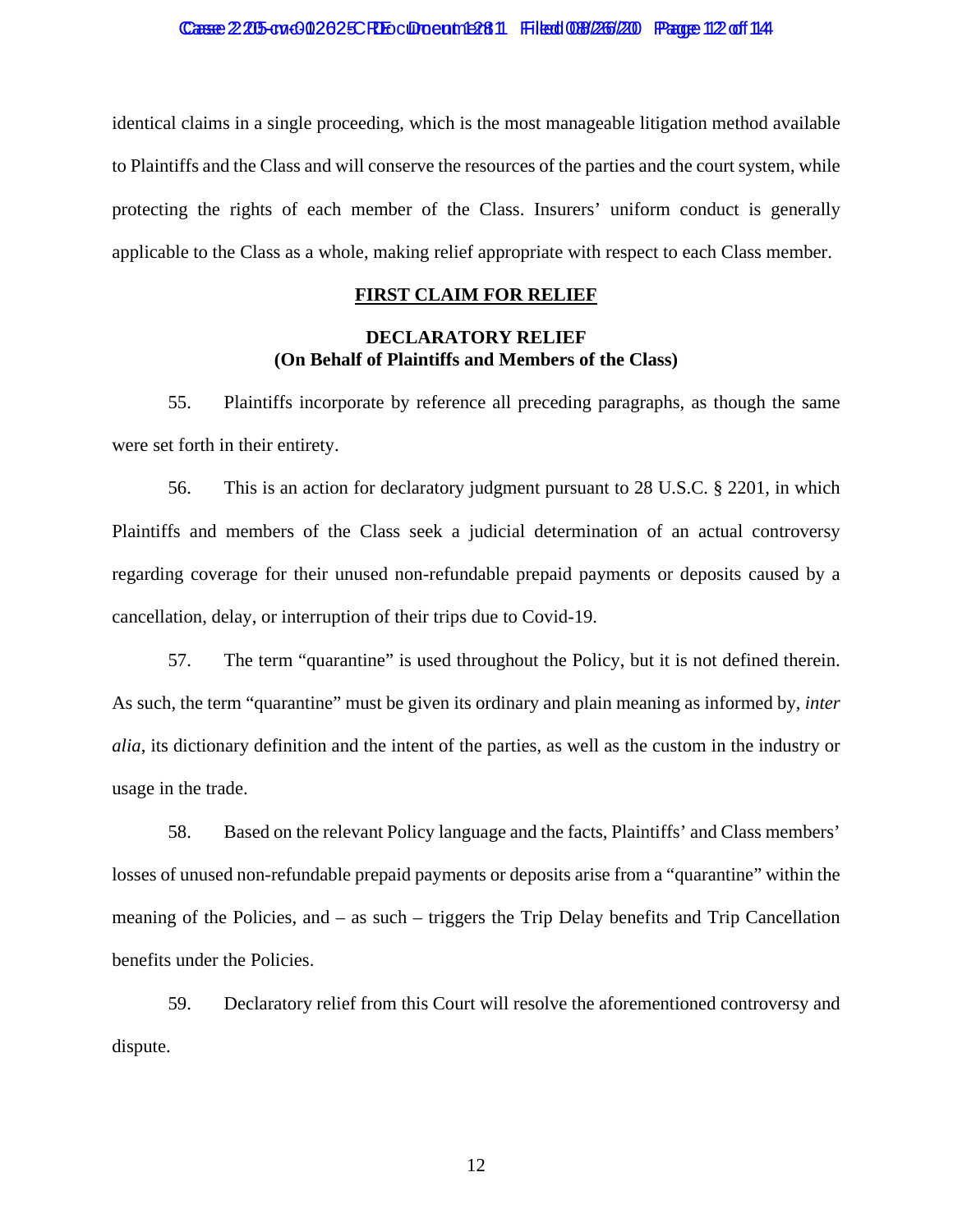### **SECOND CLAIM FOR RELIEF**

## **BREACH OF CONTRACT (On Behalf of Plaintiffs and Members of the Class)**

60. Plaintiffs incorporate by reference Paragraphs 1 through 54 above as though the same were set forth here in their entirety.

61. The Policies are a valid and binding contract, for which Plaintiffs and members of the Class paid material consideration in the form of a premium.

62. Pursuant to the terms and conditions of the Policies, the non-refundable prepaid payments or deposits are specifically covered thereunder.

63. The Insurers have materially breached the Policies by failing and refusing to reimburse Plaintiffs and members of the Class for any of their non-refundable prepaid payments or deposits. The aforementioned material breaches have damaged, and will continue to damage, Plaintiffs and members of the Class.

64. Plaintiffs and members of the Class have performed all of their obligations under the Policies, and any and all conditions precedent to coverage under the Policies for the nonrefundable prepaid payments or deposits have been satisfied, waived, or revoked, and/or the Insurers are estopped from enforcing them at this time.

### **PRAYER FOR RELIEF**

WHEREFORE, Plaintiffs respectfully request that judgment be entered in favor of Plaintiffs and the Class against Defendants as follows:

a. For an order certifying the Class under Rule 23 of the Federal Rules of Civil Procedure and naming Plaintiffs as representative of the Class and Plaintiffs' attorneys as Class Counsel to represent the Class;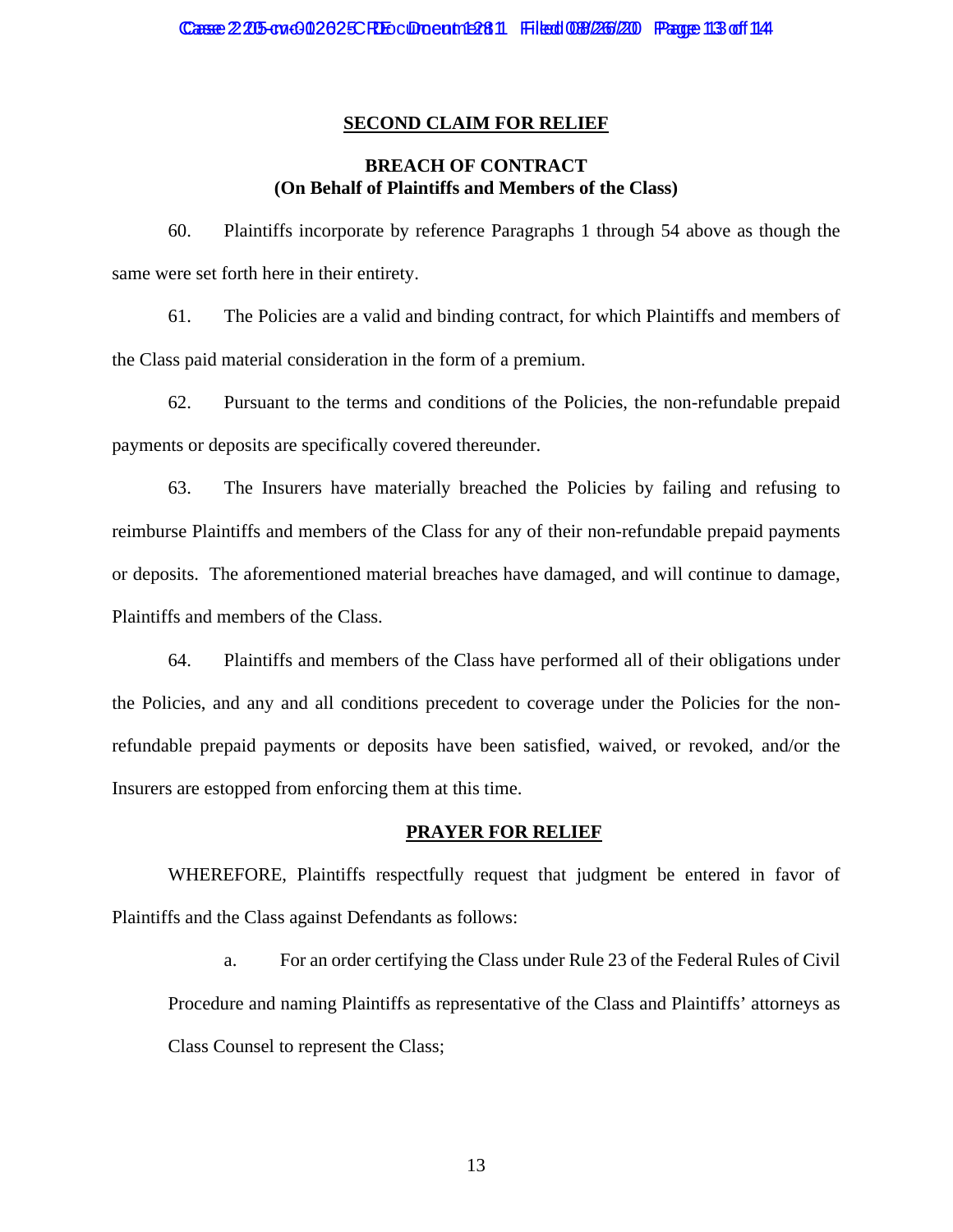## Casse 2:205-cv-002625CRE Document 1281 Filed 08/26/20 Page 144 of 144

b. For an order finding in favor of Plaintiffs and the Class on all counts asserted herein;

- c. For damages in an amount to be determined by the trier of fact;
- d. For an order of restitution and all other forms of equitable monetary relief;
- e. Awarding Plaintiffs' reasonable attorneys' fees, costs, and expenses;
- f. Awarding pre- and post-judgment interest on any amounts awarded; and
- g. Awarding such other and further relief as may be just and proper.

## **JURY TRIAL DEMAND**

A jury trial is demanded on all claims so triable.

Dated: August 26, 2020

Respectfully submitted,

*/s/ Gary F. Lynch* Gary F. Lynch (PA ID 56887) Kelly K. Iverson (PA ID 307175) Jamisen A. Etzel (PA ID 311554) Nicholas A. Colella\* **CARLSON LYNCH, LLP** 1133 Penn Avenue,  $5<sup>th</sup>$  Floor Pittsburgh, PA 15222 T: (412) 322-9243 F: (412) 231-0246 glynch@carlsonlynch.com kiverson@carlsonlynch.com jetzel@carlsonlynch.com ncolella@carlsonlynch.com

*Counsel for Plaintiffs* 

\**Pro hac vice* application forthcoming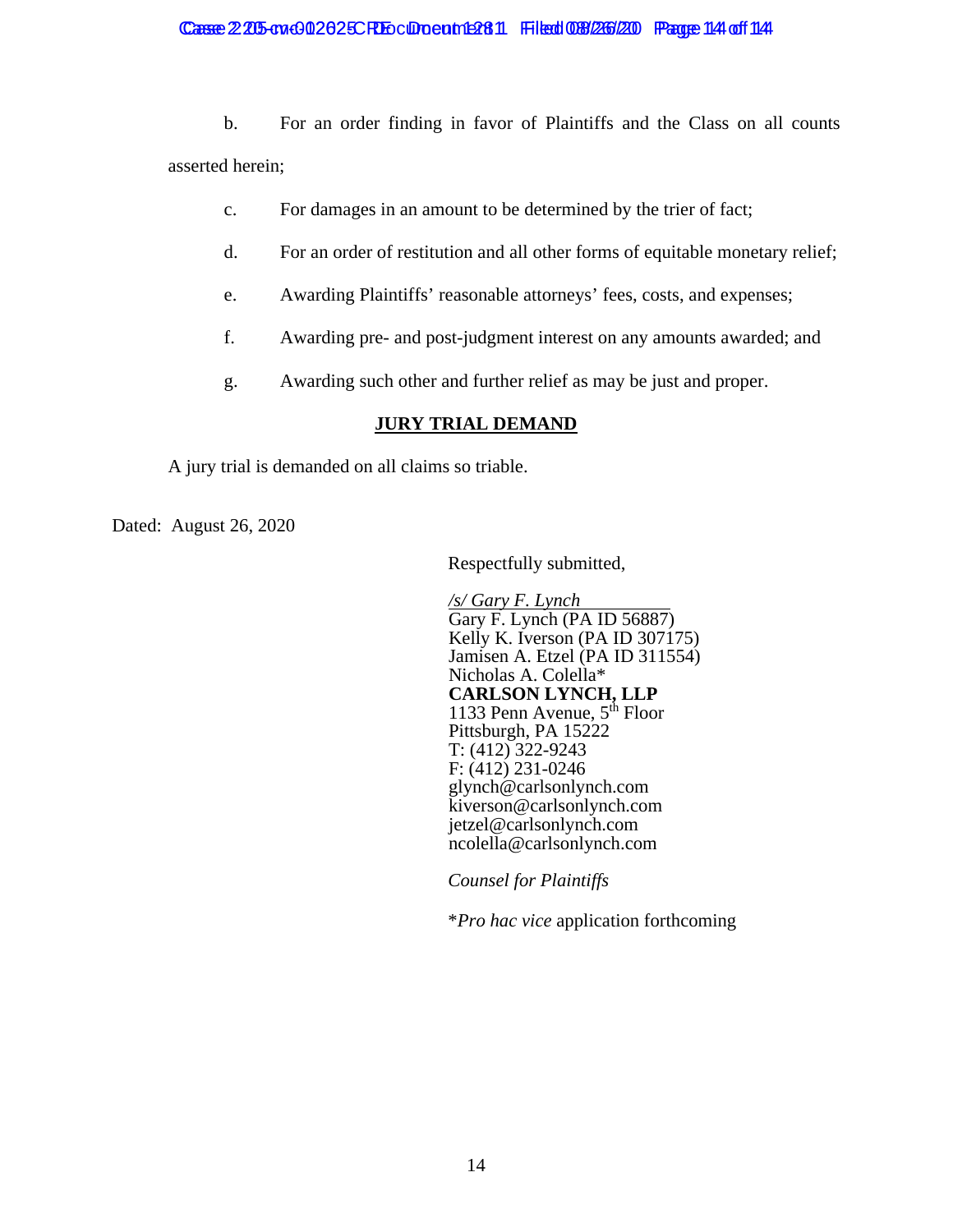JS 44 (Rev. 06/17) **CIVIL COVER SHEET** Case 2:20-cv-01262-CRE Document 1-1 Filed 08/26/20 Page 1 of 2The JS 44 civil cover sheet and the information contained herein neither replace nor supplement the filing and service of pleadings or other papers as required by law, except as provided by local rules of court. This form, purpose of initiating the civil docket sheet. *(SEE INSTRUCTIONS ON NEXT PAGE OF THIS FORM.)* **I.** (a) PLAINTIFFS **DEFENDANTS (b)** County of Residence of First Listed Plaintiff Butler County of Residence of First Listed Defendant *(EXCEPT IN U.S. PLAINTIFF CASES) (IN U.S. PLAINTIFF CASES ONLY)* NOTE: IN LAND CONDEMNATION CASES, USE THE LOCATION OF THE TRACT OF LAND INVOLVED. **(c)** Attorneys *(Firm Name, Address, and Telephone Number)* Attorneys *(If Known)* **III. CITIZENSHIP OF PRINCIPAL PARTIES** (Place an "X" in One Box for Plaintiff<sup></sup><br>*(For Diversity Cases Only)* and One Box for Defendant) *(For Diversity Cases One Box for Defendant)* **PTF DEF 1** U.S. Government **D** 3 Federal Question Plaintiff *(U.S. Government Not a Party)* Citizen of This State  $\mathcal{K}$  1  $\Box$  1 Incorporated *or* Principal Place  $\Box$  4  $\Box$  4 of Business In This State **1** 2 U.S. Government **2** 4 Diversity *Citizen of Another State* **u** 2 u 2 Incorporated *and* Principal Place **u** 5 **2** 5 uncorporated *and* Principal Place **u** 5 **5** 5 × 5 Uncorporated *and* Principal Place **u** 5 × 5 *(Indicate Citizenship of Parties in Item III)* Citizen or Subject of a  $\Box$  3  $\Box$  3 Foreign Nation  $\Box$  6  $\Box$  6  $\Box$  6 Foreign Country **IV. NATURE OF SUIT** *(Place an "X" in One Box Only)* Click here for: Nature of Suit Code Descriptions.<br> **IFOREEITURE/PENALTY | BANKRUPTCY | OTHER STATUTES FORFEITURE/PENALTY □** 110 Insurance **PERSONAL INJURY PERSONAL INJURY □** 625 Drug Related Seizure **□** 422 Appeal 28 USC 158 □ 375 False Claims Act <table>\n<tbody>\n<tr>\n<td>□ 120 Marine</td>\n<td>□ 310 Airplane</td>\n<td>□ 315 Airplane Product</td>\n<td>□ 365 Personal Injury -</td>\n<td>① 690 Other</td>\n<td>② 423 Withdrawal</td>\n<td>□ 376 Qui Tam (31 USC)</td>\n</tr>\n<tr>\n<td>□ 130 Miller Act</td>\n<td>□ 315 Airplane Product</td>\n<td>② 7316</td>\n<td>② 1317</td>\n<td>② 316</td>\n<td>② 1317</td>\n<td>② 316</td>\n<td>② 316</td>\n<td>�  $\Box$  315 Airplane Product □ 140 Negotiable Instrument Liability □ 367 Health Care/ □ 400 State Reapportionment □ 400 State Reapportionment □ 320 Assault, Libel & Pharmaceutical □ 400 State Reapportionment □ 410 Antitrust □ 410 Antitrust <table>\n<tbody>\n<tr>\n<th>□ 150 Recovery of Overpayment</th>\n<th>□ 320 Assault, Libel &amp; 200 Assult, Eibel &amp; 200 Syl (2011) 200 Syl (2012) 2010 Syl (2013) 2010 Syl (2013) 2010 Syl (2013) 2010 Syl (2013) 2010 Syl (2013) 2010 Syl (2013) 2010 Syl (2013) 2010 Syl (2013) 2010 Syl (2013) 2010 Syl (2013) 2010 Syl (2013) 20 & Enforcement of Judgment Slander Slander Personal Injury  $\Box$  820 Copyrights  $\Box$  820 Copyrights  $\Box$  430 Banks and  $\Box$  830 Pederal Employers' Product Liability  $\Box$  830 Patent  $\Box$  450 Commerce □ 330 Patent Employers' Product Liability D 368 Asbestos Personal D 830 Patent - Abbreviated D 450 Commerce U 368 Asbestos Personal D 835 Patent - Abbreviated D 460 Deportation u 152 Recovery of Defaulted Liability u 368 Asbestos Personal u 835 Patent - Abbreviated u 460 Deportation Student Liability Product Liability 1970 Racketeer Influenced and Liability 19840 Trademark 19840 Trademark 19840 Trademark 19840 Trademark 19840 Trademark 19840 Trademark 1986 Trademark 1986 Trademark 1986 Trademark 1986 (Excludes Veterans) 345 Marine Product Liability Liability Liability **LABOR** 340 Trademark Corrupt Organizations<br>
Recovery of Overpayment Liability **PERSONAL PROPERTY** LABOR SOCIAL SECURITY 1 480 Consumer Credit **U** 153 Recovery of Overpayment Liability **PERSONAL PROPERTY LABOR** of Veteran's Benefits  $\Box$  350 Motor Vehicle  $\Box$  370 Other Fraud  $\Box$  710 Fair Labor Standards  $\Box$  861 HIA (1395ff)  $\Box$  490 Cable/Sat TV Stockholders' Suits  $\Box$  355 Motor Vehicle  $\Box$  371 Truth in Lending Act  $\Box$  862 □ 160 Stockholders' Suits □ 355 Motor Vehicle □ 371 Truth in Lending Act □ 862 Black Lung (923) □ 850 Securities/Commodities/ u 190 Other Contract Product Liability u 380 Other Personal u 720 Labor/Management u 863 DIWC/DIWW (405(g)) Exchange □ 195 Contract Product Liability | □ 360 Other Personal Property Damage Relations I 864 SSID Title XVI □ 890 Other Statutory Actions  $\Box$  196 Franchise Injury Injury  $\Box$  385 Property Damage  $\Box$  740 Railway Labor Act  $\Box$  865 RSI (405(g))  $\Box$  891 Agricultural Acts  $\Box$  893 Environmental Ma Product Liability  $\Box$  751 Family and Medical  $\Box$  893 Environmental Matters Medical Malpractice Leave Act u 895 Freedom of Information **REAL PROPERTY** CIVIL RIGHTS **PRISONER PETITIONS CONFIDENTIONS EXPLORED FEDERAL TAX SUITS** u 210 Land Condemnation u 440 Other Civil Rights **Habeas Corpus:** u 791 Employee Retirement u 870 Taxes (U.S. Plaintiff u 896 Arbitration u 220 Foreclosure u 441 Voting u 463 Alien Detainee Income Security Act or Defendant) u 899 Administrative Procedure □ 230 Rent Lease & Ejectment □ 442 Employment □ 510 Motions to Vacate □ 871 IRS—Third Party Act/Review or Appeal of Sentence □ 443 Housing Sentence 26 USC 7609 Agency Decision □ 240 Torts to Land  $\Box$  443 Housing/ Sentence 26 USC 7609 Agency Decision<br>
□ 245 Tort Product Liability Accommodations 2530 General 26 USC 7609 Agency Decision 1 245 Tort Product Liability Accommodations 1 530 General □ 290 All Other Real Property □ 445 Amer. w/Disabilities - □ 535 Death Penalty **IMMIGRATION** State Statutes Employment **Other:** □ 462 Naturalization Application Employment **Other: Other:**  $\boxed{ }$  462 Naturalization Application <br> $\boxed{ }$  446 Amer. w/Disabilities -  $\boxed{ }$  540 Mandamus & Other  $\boxed{ }$  465 Other Immigration Amer. w/Disabilities -  $\Box$  540 Mandamus & Other Other  $\Box$  550 Civil Rights  $\Box$  550 Civil Rights Actions  $\Box$  448 Education  $\Box$  555 Prison Condition 1560 Civil Detainee - Conditions of Confinement **V. ORIGIN** *(Place an "X" in One Box Only)*  $\times$  1 Original Proceeding  $\square$  2 Removed from State Court  $\Box$  3 Remanded from Appellate Court  $\Box$  4 Reinstated or  $\Box$  5 Transferred from Reopened Another District *(specify)*  $\Box$  6 Multidistrict Litigation - Transfer  $\Box$  8 Multidistrict Litigation - Direct File **VI. CAUSE OF ACTION** Cite the U.S. Civil Statute under which you are filing *(Do not cite jurisdictional statutes unless diversity)*: Brief description of cause: **VII. REQUESTED IN COMPLAINT:** u CHECK IF THIS IS A **CLASS ACTION** UNDER RULE 23, F.R.Cv.P. **DEMAND \$** CHECK YES only if demanded in complaint: **JURY DEMAND: X** Yes **INO** JAMES MCMENAMIN, JR., and JESSICA MCMENAMIN, on behalf of themselves and all others similarly situated, Butler Carlson Lynch, LLP 1133 Penn Avenue, 5th Floor Pittsburgh, PA 15222 Phone: 412-322-9243 ARCH INSURANCE COMPANY, and ARCH INSURANCE SOLUTIONS, INC., 28 U.S.C. § 1332 Class action related to COVID-19 travel insurance coverage

| VIII. RELATED CASE(S)      |                     |                                 |              |                      |
|----------------------------|---------------------|---------------------------------|--------------|----------------------|
| <b>IF ANY</b>              | (See instructions): | <b>JUDGE</b>                    |              | <b>DOCKET NUMBER</b> |
| DATE                       |                     | SIGNATURE OF ATTORNEY OF RECORD |              |                      |
| 08/26/2020                 |                     | /s/ Gary F. Lynch               |              |                      |
| <b>FOR OFFICE USE ONLY</b> |                     |                                 |              |                      |
| <b>RECEIPT#</b>            | <b>AMOUNT</b>       | <b>APPLYING IFP</b>             | <b>JUDGE</b> | MAG. JUDGE           |